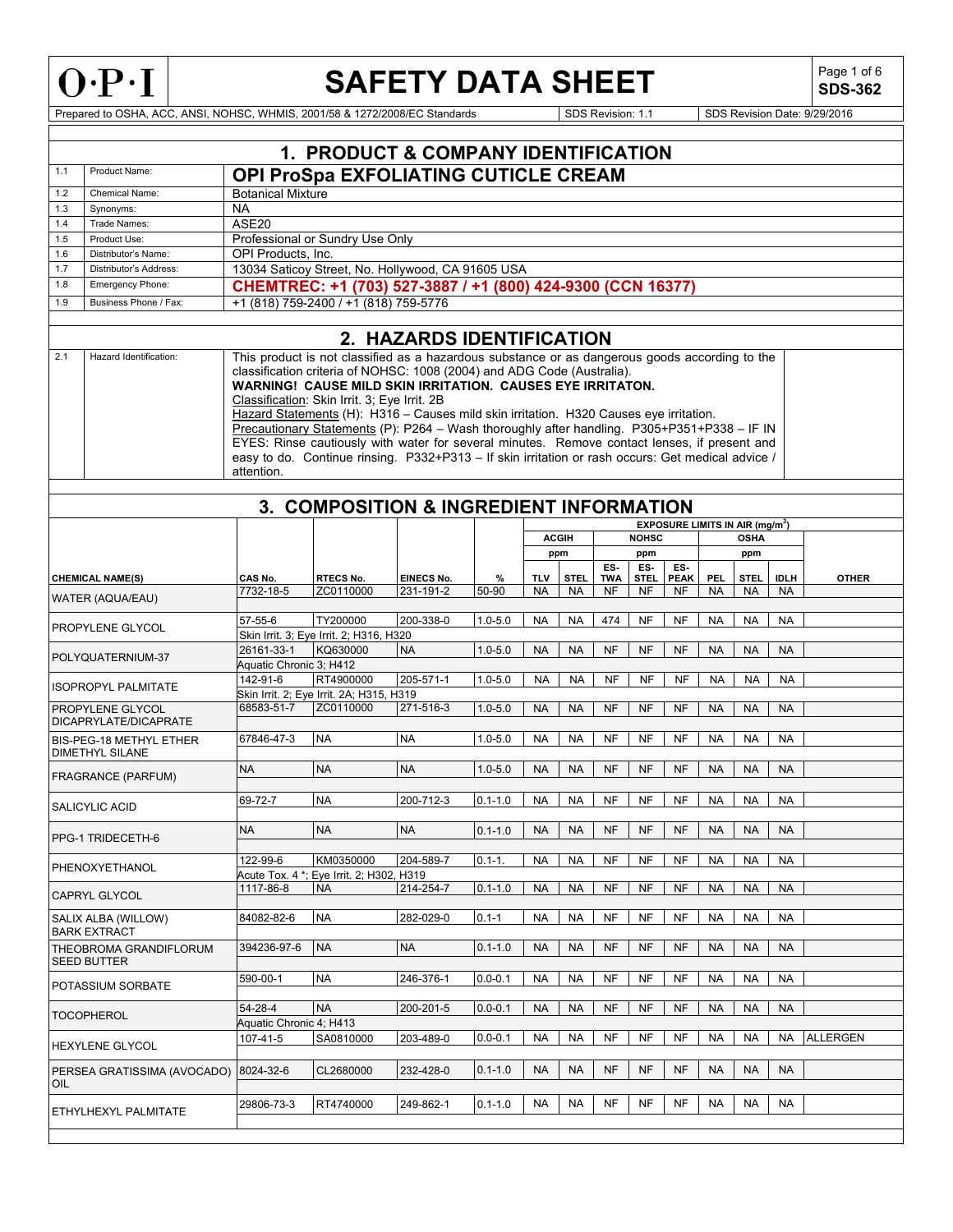

**SDS-362**

|                   | 3.                                     |                     | <b>COMPOSITION &amp; INGREDIENT INFORMATION - cont'd</b>                                                                                           |                              |             |            |              |                   |                    |                    |           |                                                                 |             |                                                                                                                                                                                                                                                                                                                                    |
|-------------------|----------------------------------------|---------------------|----------------------------------------------------------------------------------------------------------------------------------------------------|------------------------------|-------------|------------|--------------|-------------------|--------------------|--------------------|-----------|-----------------------------------------------------------------|-------------|------------------------------------------------------------------------------------------------------------------------------------------------------------------------------------------------------------------------------------------------------------------------------------------------------------------------------------|
|                   |                                        |                     |                                                                                                                                                    |                              |             |            |              |                   |                    |                    |           |                                                                 |             |                                                                                                                                                                                                                                                                                                                                    |
|                   |                                        |                     |                                                                                                                                                    |                              |             |            | <b>ACGIH</b> |                   | <b>NOHSC</b>       |                    |           | <b>EXPOSURE LIMITS IN AIR (mg/m<sup>3</sup>)</b><br><b>OSHA</b> |             |                                                                                                                                                                                                                                                                                                                                    |
|                   |                                        |                     |                                                                                                                                                    |                              |             |            | ppm          |                   | ppm                |                    |           | ppm                                                             |             |                                                                                                                                                                                                                                                                                                                                    |
|                   | <b>CHEMICAL NAME(S)</b>                | CAS No.             | <b>RTECS No.</b>                                                                                                                                   | <b>EINECS No.</b>            | $\%$        | <b>TLV</b> | <b>STEL</b>  | ES-<br><b>TWA</b> | ES-<br><b>STEL</b> | ES.<br><b>PEAK</b> | PEL.      | <b>STEL</b>                                                     | <b>IDLH</b> | <b>OTHER</b>                                                                                                                                                                                                                                                                                                                       |
|                   | GLYCINE SOJA (SOYBEAN) OIL             | 8001-22-7           | WG4862000                                                                                                                                          | 232-274-4                    | $0.0 - 0.1$ | <b>NA</b>  | <b>NA</b>    | <b>NF</b>         | <b>NF</b>          | <b>NF</b>          | <b>NA</b> | <b>NA</b>                                                       | <b>NA</b>   |                                                                                                                                                                                                                                                                                                                                    |
| <b>LECITHIN</b>   |                                        | 8002-43-5           | OG7565000                                                                                                                                          | 232-307-2                    | $0.0 - 0.1$ | <b>NA</b>  | <b>NA</b>    | <b>NF</b>         | <b>NF</b>          | <b>NF</b>          | <b>NA</b> | <b>NA</b>                                                       | <b>NA</b>   |                                                                                                                                                                                                                                                                                                                                    |
|                   | CAPRYLIC/CAPRIC<br><b>TRIGLYCERIDE</b> | 65381-09-1          | <b>NA</b>                                                                                                                                          | 265-724-3                    | $0.0 - 0.1$ | <b>NA</b>  | <b>NA</b>    | <b>NF</b>         | <b>NF</b>          | <b>NF</b>          | <b>NA</b> | <b>NA</b>                                                       | <b>NA</b>   |                                                                                                                                                                                                                                                                                                                                    |
|                   | <b>LACTIC ACID</b>                     | 79-33-4             | <b>NA</b>                                                                                                                                          | 201-196-2                    | $0.0 - 0.1$ | <b>NA</b>  | <b>NA</b>    | <b>NF</b>         | <b>NF</b>          | <b>NF</b>          | <b>NA</b> | <b>NA</b>                                                       | <b>NA</b>   |                                                                                                                                                                                                                                                                                                                                    |
| <b>EXTRACT</b>    | <b>CAMELLIA SINESISS LEAF</b>          | 84650-60-2          | <b>NA</b>                                                                                                                                          | 283-935-9                    | $0.0 - 0.1$ | <b>NA</b>  | <b>NA</b>    | <b>NF</b>         | <b>NF</b>          | <b>NF</b>          | <b>NA</b> | <b>NA</b>                                                       | <b>NA</b>   |                                                                                                                                                                                                                                                                                                                                    |
| <b>ALCOHOL</b>    |                                        | 64-17-5             | KQ6300000                                                                                                                                          | 200-578-6                    | $0.0 - 0.1$ | 1000       | 3000         | 1000              | 1880               | <b>NF</b>          | 100       | 3000                                                            | 3300        |                                                                                                                                                                                                                                                                                                                                    |
|                   |                                        | Flam. Lig. 2; H225  |                                                                                                                                                    |                              |             |            |              |                   |                    |                    |           |                                                                 |             |                                                                                                                                                                                                                                                                                                                                    |
| <b>OLEIC ACID</b> |                                        | 112-80-1            | RG2275000                                                                                                                                          | 204-007-1                    | $0.0 - 0.1$ | <b>NA</b>  | <b>NA</b>    | <b>NF</b>         | <b>NF</b>          | <b>NF</b>          | <b>NA</b> | <b>NA</b>                                                       | <b>NA</b>   |                                                                                                                                                                                                                                                                                                                                    |
|                   | <b>GLYCERYL STEARATE</b>               | 11099-07-3          | <b>NA</b>                                                                                                                                          | 234-325-6                    | $0.0 - 0.1$ | <b>NA</b>  | <b>NA</b>    | <b>NF</b>         | <b>NF</b>          | <b>NF</b>          | <b>NA</b> | <b>NA</b>                                                       | <b>NA</b>   |                                                                                                                                                                                                                                                                                                                                    |
|                   | CHAMOMILLA RECUTITA                    | 84082-60-0          | <b>NA</b>                                                                                                                                          | 282-006-5                    | $0.0 - 0.1$ | <b>NA</b>  | <b>NA</b>    | <b>NF</b>         | <b>NF</b>          | <b>NF</b>          | <b>NA</b> | <b>NA</b>                                                       | <b>NA</b>   |                                                                                                                                                                                                                                                                                                                                    |
|                   | (MATRICARIA) LEAF EXTRACT              | 84082-79-1          | <b>NA</b>                                                                                                                                          | 282-025-9                    | $0.0 - 0.1$ | <b>NA</b>  | <b>NA</b>    | <b>NF</b>         | <b>NF</b>          | <b>NF</b>          | <b>NA</b> | <b>NA</b>                                                       | <b>NA</b>   |                                                                                                                                                                                                                                                                                                                                    |
| <b>EXTRACT</b>    | SALVIA OFFICINALIS (SAGE) LEAF         |                     | Flam. Liq. 3; Asp. Tox. 1; Skin Irrit. 2; Skin Sens. 1; STOT RE 2; Aquatic Acute 1; Aquatic Chronic 1; H226, H304,<br>H315, H317, H373, H400, H410 |                              |             |            |              |                   |                    |                    |           |                                                                 |             |                                                                                                                                                                                                                                                                                                                                    |
|                   | <b>CITRIC ACID</b>                     | 77-92-9             | GE7350000                                                                                                                                          | 201-069-1                    | $0.0 - 0.1$ | <b>NA</b>  | <b>NA</b>    | <b>NF</b>         | <b>NF</b>          | <b>NF</b>          | <b>NA</b> | <b>NA</b>                                                       | <b>NA</b>   |                                                                                                                                                                                                                                                                                                                                    |
| <b>MALIC ACID</b> |                                        | 97-67-6             | <b>NA</b>                                                                                                                                          | 2020-601-5                   | $0.0 - 0.1$ | <b>NA</b>  | <b>NA</b>    | <b>NF</b>         | <b>NF</b>          | <b>NF</b>          | <b>NA</b> | <b>NA</b>                                                       | <b>NA</b>   |                                                                                                                                                                                                                                                                                                                                    |
|                   | <b>ASCORBYL PALMITATE</b>              | 137-66-6            | <b>NA</b>                                                                                                                                          | 205-305-4                    | $0.0 - 0.1$ | <b>NA</b>  | <b>NA</b>    | <b>NF</b>         | <b>NF</b>          | <b>NF</b>          | <b>NA</b> | <b>NA</b>                                                       | <b>NA</b>   |                                                                                                                                                                                                                                                                                                                                    |
|                   |                                        |                     |                                                                                                                                                    |                              |             |            |              |                   |                    |                    |           |                                                                 |             |                                                                                                                                                                                                                                                                                                                                    |
|                   |                                        |                     |                                                                                                                                                    | <b>4. FIRST AID MEASURES</b> |             |            |              |                   |                    |                    |           |                                                                 |             |                                                                                                                                                                                                                                                                                                                                    |
| 4.1               | First Aid:                             | Ingestion:          | the substance that was swallowed.                                                                                                                  |                              |             |            |              |                   |                    |                    |           |                                                                 |             | If ingested, do not induce vomiting. Drink plenty of water or milk IMMEDIATELY. If the patient is vomiting,<br>continue to offer plenty of water or milk. Never give water or milk to an unconscious person. Contact the<br>nearest Poison Control Center or local emergency number. Provide an estimate of the time and amount of |
|                   |                                        | Eyes:               | close eyelid(s) to ensure thorough irrigation. If problem persists, consult a physician.                                                           |                              |             |            |              |                   |                    |                    |           |                                                                 |             | If product is in the eyes, flush with copious amounts of lukewarm water for at least 15 minutes. Open and                                                                                                                                                                                                                          |
|                   |                                        | Skin:               | warm water and soap. If irritation persists, consult a physician.                                                                                  |                              |             |            |              |                   |                    |                    |           |                                                                 |             | If redness, dryness or other signs of irritation to the skin develop, wash affected skin areas with plenty of                                                                                                                                                                                                                      |
|                   |                                        | Inhalation:         | Remove victim to fresh air at once.                                                                                                                |                              |             |            |              |                   |                    |                    |           |                                                                 |             |                                                                                                                                                                                                                                                                                                                                    |
| 4.2               | Effects of Exposure:                   | Ingestion:<br>Eyes: | If product is swallowed, may cause nausea, vomiting and/or diarrhea.<br>Slightly irritating to the eyes.                                           |                              |             |            |              |                   |                    |                    |           |                                                                 |             |                                                                                                                                                                                                                                                                                                                                    |

|     |                           | <u>— , — —</u><br>Skin:<br>May be irritating to skin in some sensitive individuals, especially after prolonged contact.<br>Inhalation is unlikely; however, vapors of this product may be slightly irritating to some sensitive<br>Inhalation:<br>individuals.                           |                             |   |
|-----|---------------------------|------------------------------------------------------------------------------------------------------------------------------------------------------------------------------------------------------------------------------------------------------------------------------------------|-----------------------------|---|
| 4.3 | Symptoms of Overexposure: | Symptoms of overexposure may include redness, itching, and irritation.                                                                                                                                                                                                                   |                             |   |
| 4.4 | Acute Health Effects:     | Redness, itching, and irritation of skin at the site of contact for some sensitive individuals.                                                                                                                                                                                          |                             |   |
| 4.5 | Chronic Health Effects:   | No chronic health effects are known, although symptoms and discomfort may occur for several days following<br>overexposure following ingestion. Components in the fragrance, contained in very small quantities in this product, may<br>be mild allergens to some sensitive individuals. |                             |   |
| 4.6 | Target Organs:            | Eves, Skin                                                                                                                                                                                                                                                                               |                             |   |
| 4.7 | <b>Medical Conditions</b> | None known                                                                                                                                                                                                                                                                               | <b>HEALTH</b>               |   |
|     | Aggravated by Exposure:   |                                                                                                                                                                                                                                                                                          | <b>FLAMMABILITY</b>         |   |
|     |                           |                                                                                                                                                                                                                                                                                          | <b>PHYSICAL HAZARDS</b>     |   |
|     |                           |                                                                                                                                                                                                                                                                                          | <b>PROTECTIVE EQUIPMENT</b> | A |
|     |                           |                                                                                                                                                                                                                                                                                          | <b>EYES</b>                 |   |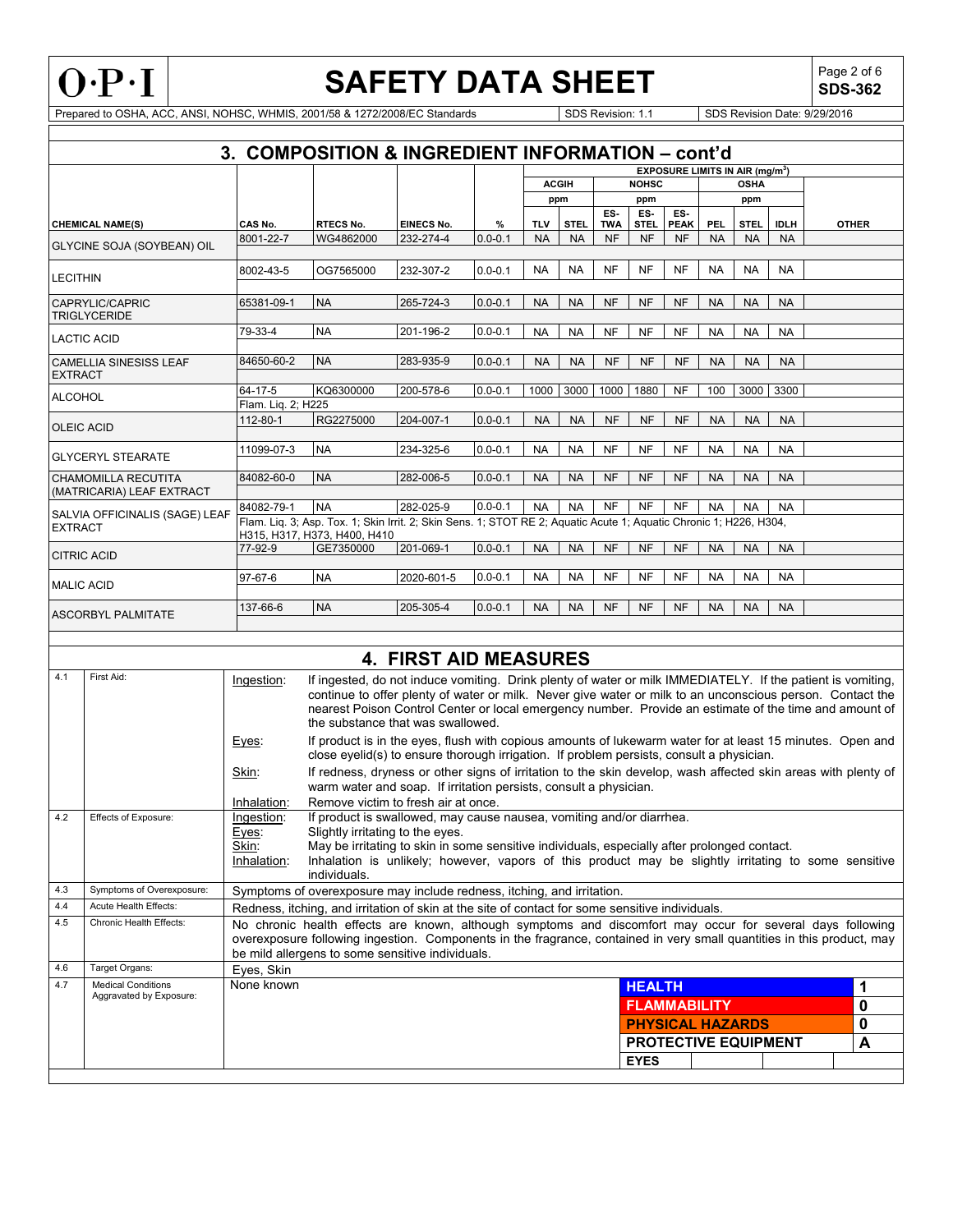

**SDS-362**

|              |                                         | <b>5. FIREFIGHTING MEASURES</b>                                                                                                                                                                                     |            |              |                   |                    |                    |            |             |             |                 |
|--------------|-----------------------------------------|---------------------------------------------------------------------------------------------------------------------------------------------------------------------------------------------------------------------|------------|--------------|-------------------|--------------------|--------------------|------------|-------------|-------------|-----------------|
| 5.1          | Fire & Explosion Hazards:               | This product is non-flammable. When exposed to high temperatures, may produce hazardous<br>decomposition products such as oxides of carbon (e.g., CO, CO <sub>2</sub> ) and nitrogen (e.g., NO <sub>x</sub> ) and   |            |              |                   |                    |                    |            |             |             |                 |
| 5.2          | <b>Extinguishing Methods:</b>           | smoke.                                                                                                                                                                                                              |            |              |                   |                    |                    |            |             |             |                 |
| 5.3          | <b>Firefighting Procedures:</b>         | Water, Foam, CO <sub>2</sub> , Dry Chemical                                                                                                                                                                         |            |              |                   |                    |                    |            |             |             |                 |
|              |                                         | First responders should wear eye protection. Structural fire fighters must wear full protective<br>equipment and MSHA/NIOSH-approved self-contained breathing apparatus. If possible, prevent                       |            |              |                   |                    |                    |            |             |             |                 |
|              |                                         | runoff water from entering storm drains, bodies of water, or other environmentally sensitive areas.                                                                                                                 |            |              |                   |                    |                    |            |             |             |                 |
|              |                                         | If necessary, rinse contaminated equipment with soapy water before returning to service.                                                                                                                            |            |              |                   |                    |                    |            |             |             |                 |
|              |                                         |                                                                                                                                                                                                                     |            |              |                   |                    |                    |            |             |             |                 |
| 6.1          | Spills:                                 | <b>6. ACCIDENTAL RELEASE MEASURES</b><br>Before cleaning any spill or leak, individuals involved in spill cleanup must wear appropriate Personal Protective                                                         |            |              |                   |                    |                    |            |             |             |                 |
|              |                                         | Equipment.                                                                                                                                                                                                          |            |              |                   |                    |                    |            |             |             |                 |
|              |                                         | For small spills (e.g., < 1 gallon (3.8 L)) wear appropriate personal protective equipment (e.g., goggles, gloves). Remove                                                                                          |            |              |                   |                    |                    |            |             |             |                 |
|              |                                         | spilled material with absorbent material and place into appropriate closed container(s) for disposal. Dispose of properly                                                                                           |            |              |                   |                    |                    |            |             |             |                 |
|              |                                         | in accordance with local, state and federal regulations. Wash all affected areas and outside of container with plenty of<br>warm water and soap. Remove any contaminated clothing and wash thoroughly before reuse. |            |              |                   |                    |                    |            |             |             |                 |
|              |                                         | For large spills (e.g., $\geq 1$ gallon (3.8 L)), deny entry to all unprotected individuals. Dike and contain spill with inert                                                                                      |            |              |                   |                    |                    |            |             |             |                 |
|              |                                         | material (e.g., sand or earth). Transfer liquid to containers for recovery or disposal and solid diking material to separate                                                                                        |            |              |                   |                    |                    |            |             |             |                 |
|              |                                         | containers for proper disposal. Remove contaminated clothing promptly and wash affected skin areas with soap and                                                                                                    |            |              |                   |                    |                    |            |             |             |                 |
|              |                                         | water. Keep spills and cleaning runoffs out of municipal sewers and open bodies of water.                                                                                                                           |            |              |                   |                    |                    |            |             |             |                 |
|              |                                         | 7. HANDLING & STORAGE INFORMATION                                                                                                                                                                                   |            |              |                   |                    |                    |            |             |             |                 |
| 7.1          | Work & Hygiene Practices:               | Avoid eye contact.                                                                                                                                                                                                  |            |              |                   |                    |                    |            |             |             |                 |
| 7.2          | Storage & Handling:                     | Use and store in a cool, dry, well-ventilated location (e.g., local exhaust ventilation, fans). Do not store in damaged or                                                                                          |            |              |                   |                    |                    |            |             |             |                 |
| 7.3          | <b>Special Precautions:</b>             | unmarked containers or storage devices. Keep containers securely closed when not in use.                                                                                                                            |            |              |                   |                    |                    |            |             |             |                 |
|              |                                         | Spilled material may present a slipping hazard if left unattended. Clean all spills promptly.                                                                                                                       |            |              |                   |                    |                    |            |             |             |                 |
|              |                                         |                                                                                                                                                                                                                     |            |              |                   |                    |                    |            |             |             |                 |
|              |                                         | 8. EXPOSURE CONTROLS & PERSONAL PROTECTION                                                                                                                                                                          |            |              |                   |                    |                    |            |             |             |                 |
| 8.1          | <b>Exposure Limits:</b>                 |                                                                                                                                                                                                                     |            | <b>ACGIH</b> |                   | <b>NOHSC</b>       |                    |            | <b>OSHA</b> |             | <b>OTHER</b>    |
|              | ppm $(mg/m3)$                           | <b>CHEMICAL NAME(S)</b>                                                                                                                                                                                             | <b>TLV</b> | <b>STEL</b>  | ES.<br><b>TWA</b> | ES.<br><b>STEL</b> | ES.<br><b>PEAK</b> | <b>PEL</b> | <b>STEL</b> | <b>IDLH</b> |                 |
|              |                                         | PROPYLENE GLYCOL                                                                                                                                                                                                    | <b>NA</b>  | <b>NA</b>    | 474               | <b>NF</b>          | <b>NF</b>          | <b>NA</b>  | <b>NA</b>   | <b>NA</b>   | <b>ALLERGEN</b> |
|              |                                         | <b>HEXYLENE GYCOL</b>                                                                                                                                                                                               | <b>NA</b>  | <b>NA</b>    | <b>NF</b>         | <b>NF</b>          | <b>NF</b>          | <b>NA</b>  | <b>NA</b>   | <b>NA</b>   | <b>ALLERGEN</b> |
| 8.2          | Ventilation & Engineering               | <b>ALCOHOL</b><br>When working with large quantities of product, provide adequate ventilation (e.g., local exhaust ventilation, fans).                                                                              | 1000       | 3000         | 1000              | 1880               | NF                 | 100        | 3000        | 3300        |                 |
|              | Controls:                               | Ensure that an eyewash station, sink or washbasin is available in case of exposure to eyes.                                                                                                                         |            |              |                   |                    |                    |            |             |             |                 |
| 8.3          | Respiratory Protection:                 | None required if used in a well-ventilated area.                                                                                                                                                                    |            |              |                   |                    |                    |            |             |             |                 |
| 8.4          | Eye Protection:                         | Avoid eye contact. Protective eyewear (e.g., safety glasses with side-shield) is recommended at                                                                                                                     |            |              |                   |                    |                    |            |             |             | g.              |
|              |                                         | all times when handling this product. Always use protective eyewear when cleaning spills or leaks.                                                                                                                  |            |              |                   |                    |                    |            |             |             |                 |
| 8.5          | Hand Protection:                        | None required under normal conditions of use.                                                                                                                                                                       |            |              |                   |                    |                    |            |             |             |                 |
| 8.6          | <b>Body Protection:</b>                 | None required under normal conditions of use.                                                                                                                                                                       |            |              |                   |                    |                    |            |             |             |                 |
|              |                                         | 9. PHYSICAL & CHEMICAL PROPERTIES                                                                                                                                                                                   |            |              |                   |                    |                    |            |             |             |                 |
| 9.1          | Appearance:                             | Light cream                                                                                                                                                                                                         |            |              |                   |                    |                    |            |             |             |                 |
| 9.2          | Odor:                                   | Mild odor                                                                                                                                                                                                           |            |              |                   |                    |                    |            |             |             |                 |
| 9.3          | Odor Threshold:                         | <b>NA</b>                                                                                                                                                                                                           |            |              |                   |                    |                    |            |             |             |                 |
| 9.4          | pH:                                     | <b>NA</b>                                                                                                                                                                                                           |            |              |                   |                    |                    |            |             |             |                 |
| 9.5          | Melting Point/Freezing Point:           | <b>NA</b>                                                                                                                                                                                                           |            |              |                   |                    |                    |            |             |             |                 |
| 9.6          | Initial Boiling Point/Boiling<br>Range: | <b>NA</b>                                                                                                                                                                                                           |            |              |                   |                    |                    |            |             |             |                 |
| 9.7          | Flashpoint:                             | Non-flammable                                                                                                                                                                                                       |            |              |                   |                    |                    |            |             |             |                 |
| 9.8          | Upper/Lower Flammability<br>Limits:     | <b>NA</b>                                                                                                                                                                                                           |            |              |                   |                    |                    |            |             |             |                 |
| 9.9          | Vapor Pressure:                         | <b>NA</b>                                                                                                                                                                                                           |            |              |                   |                    |                    |            |             |             |                 |
| 9.10         | Vapor Density:                          | <b>NA</b>                                                                                                                                                                                                           |            |              |                   |                    |                    |            |             |             |                 |
| 9.11<br>9.12 | Relative Density:<br>Solubility:        | <b>NA</b><br>Soluble in water                                                                                                                                                                                       |            |              |                   |                    |                    |            |             |             |                 |
| 9.13         | Partition Coefficient (log Pow):        | <b>NA</b>                                                                                                                                                                                                           |            |              |                   |                    |                    |            |             |             |                 |
| 9.14         | Autoignition Temperature:               | <b>NA</b>                                                                                                                                                                                                           |            |              |                   |                    |                    |            |             |             |                 |
| 9.15         | Decomposition Temperature:              | <b>NA</b>                                                                                                                                                                                                           |            |              |                   |                    |                    |            |             |             |                 |
| 9.16         | Viscosity:                              | <b>NA</b>                                                                                                                                                                                                           |            |              |                   |                    |                    |            |             |             |                 |
| 9.17         | Other Information:                      | <b>NA</b>                                                                                                                                                                                                           |            |              |                   |                    |                    |            |             |             |                 |
|              |                                         |                                                                                                                                                                                                                     |            |              |                   |                    |                    |            |             |             |                 |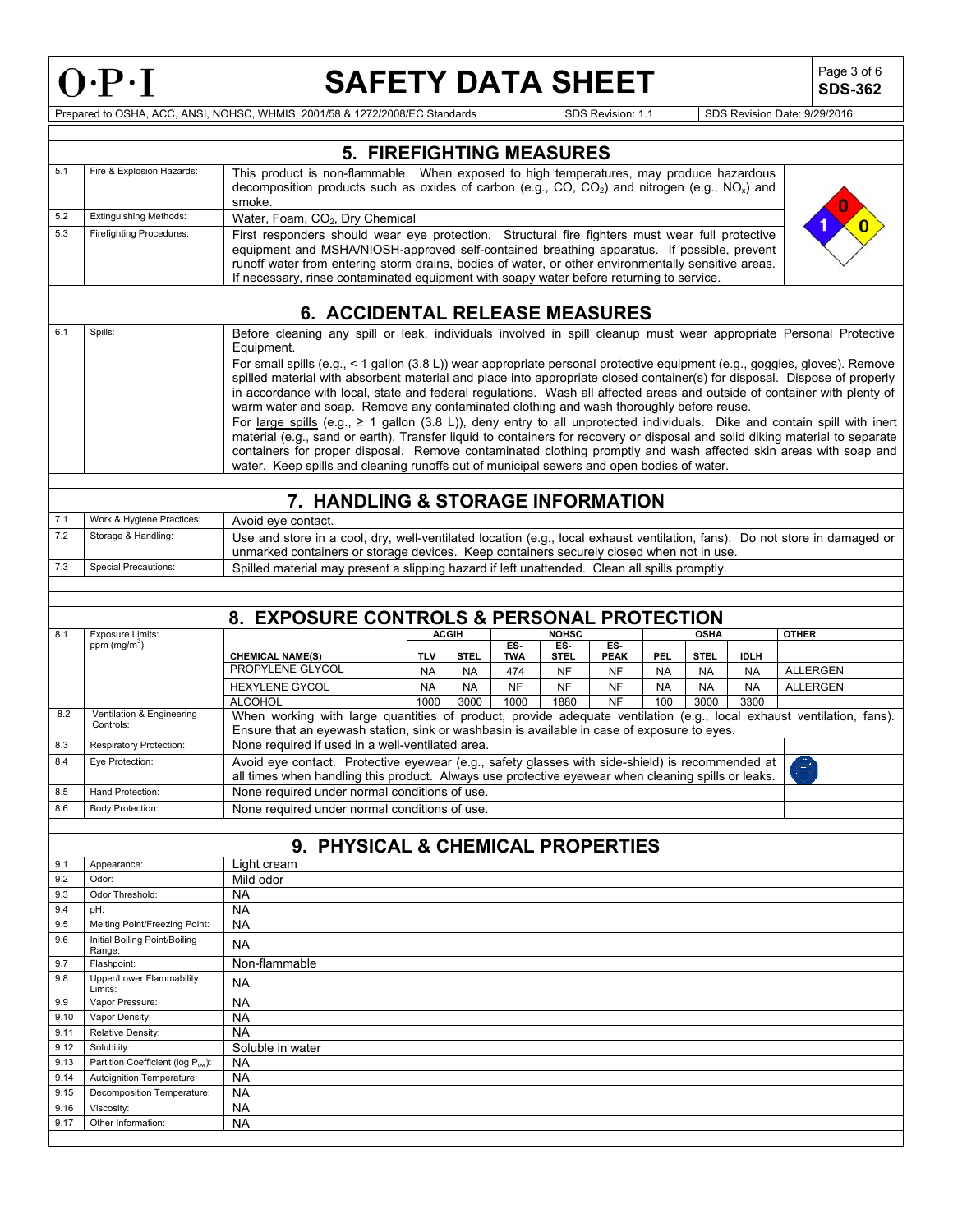

**SDS-362**

Prepared to OSHA, ACC, ANSI, NOHSC, WHMIS, 2001/58 & 1272/2008/EC Standards SDS Revision: 1.1 SDS Revision Date: 9/29/2016

## **10. STABILITY & REACTIVITY**

| 10.1 | Stability:                                  | This product is stable.                             |
|------|---------------------------------------------|-----------------------------------------------------|
| 10.2 | <b>Hazardous Decomposition</b><br>Products: | Oxides of carbon and nitrogen.                      |
| 10.3 | Hazardous Polymerization:                   | Will not occur.                                     |
| 10.4 | Conditions to Avoid:                        | Open flames, sparks, high heat and direct sunlight. |
| 10.5 | Incompatible Substances:                    | None known.                                         |

## **11. TOXICOLOGICAL INFORMATION**

| 11.1 | Routes of Entry:                    | Inhalation:<br>NO.                                                       | Absorption: | <b>YES</b> | Ingestion: | <b>YES</b> |  |  |
|------|-------------------------------------|--------------------------------------------------------------------------|-------------|------------|------------|------------|--|--|
| 11.2 | Toxicity Data:                      | The product has not been tested for specific toxicity data.              |             |            |            |            |  |  |
| 11.3 | Acute Toxicity:                     | See Section 4.4                                                          |             |            |            |            |  |  |
| 11.4 | Chronic Toxicity:                   | See Section 4.5                                                          |             |            |            |            |  |  |
| 11.5 | Suspected Carcinogen:               | No                                                                       |             |            |            |            |  |  |
| 11.6 | Reproductive Toxicity:              | This product is not reported to produce reproductive toxicity in humans. |             |            |            |            |  |  |
|      | Mutagenicity:                       | This product is not reported to produce mutagenic effects in humans.     |             |            |            |            |  |  |
|      | Embryotoxicity:                     | This product is not reported to produce embryotoxic effects in humans.   |             |            |            |            |  |  |
|      | Teratogenicity:                     | This product is not reported to produce teratogenic effects in humans.   |             |            |            |            |  |  |
|      | Reproductive Toxicity:              | This product is not reported to produce reproductive effects in humans.  |             |            |            |            |  |  |
| 11.7 | Irritancy of Product:               | See Section 4.3                                                          |             |            |            |            |  |  |
| 11.8 | <b>Biological Exposure Indices:</b> | <b>NE</b>                                                                |             |            |            |            |  |  |
| 11.9 | Physician Recommendations:          | Treat symptomatically.                                                   |             |            |            |            |  |  |
|      |                                     |                                                                          |             |            |            |            |  |  |
|      | <b>12. ECOLOGICAL INFORMATION</b>   |                                                                          |             |            |            |            |  |  |

## **12. ECOLOGICAL INFORMATION**

| 12.  | <b>Environmental Stability:</b> | There are no specific data available for this product. |
|------|---------------------------------|--------------------------------------------------------|
| 12.2 | Effects on Plants & Animals:    | There are no specific data available for this product. |
| 12.3 | Effects on Aquatic Life:        | There are no specific data available for this product. |
|      |                                 |                                                        |

## **13. DISPOSAL CONSIDERATIONS**

| 13.1 | Maste<br>Waste Disposal:   | ÷.<br>, accordance with<br>state and local regulations.<br>Lederai.<br>Dispose of<br>i ın |
|------|----------------------------|-------------------------------------------------------------------------------------------|
| 13.2 | Special<br>∴onsiderations: | <b>NA</b>                                                                                 |
|      |                            |                                                                                           |

## **14. TRANSPORTATION INFORMATION**

|                                                           |                       | The basic description (ID Number, proper shipping name, hazard class & division, packing group) is shown for each mode of transportation. Additional descriptive information |  |  |  |  |
|-----------------------------------------------------------|-----------------------|------------------------------------------------------------------------------------------------------------------------------------------------------------------------------|--|--|--|--|
| may be required by 49 CFR, IATA/ICAO, IMDG and the CTDGR. |                       |                                                                                                                                                                              |  |  |  |  |
| 14.1                                                      | $\vert$ 49 CFR (GND): | NOT REGULATED                                                                                                                                                                |  |  |  |  |
|                                                           | $14.2$ IATA (AIR):    | NOT REGULATED                                                                                                                                                                |  |  |  |  |
| 14.3                                                      | IMDG (OCN):           | NOT REGULATED                                                                                                                                                                |  |  |  |  |

| 14.4 | TDGR (Canadian GND): | NOT REGULATED |  |
|------|----------------------|---------------|--|
| 14.5 | ADR/RID (EU):        | NOT REGULATED |  |
| 14.6 | SCT (MEXICO):        | NOT REGULATED |  |
| 14.7 | ADGR (AUS):          | NOT REGULATED |  |
|      |                      |               |  |

|      | <b>15. REGULATORY INFORMATION</b>             |                                                                                                                                                                                                                                                                                                                                                                                                                                                                                                                                                                                                                           |  |  |  |  |  |  |
|------|-----------------------------------------------|---------------------------------------------------------------------------------------------------------------------------------------------------------------------------------------------------------------------------------------------------------------------------------------------------------------------------------------------------------------------------------------------------------------------------------------------------------------------------------------------------------------------------------------------------------------------------------------------------------------------------|--|--|--|--|--|--|
| 15.1 | <b>SARA Reporting</b><br>Requirements:        | This product does not contain any substances subject to SARA Title III, Section 313 reporting requirements.                                                                                                                                                                                                                                                                                                                                                                                                                                                                                                               |  |  |  |  |  |  |
| 15.2 | <b>SARA Threshold Planning</b><br>Quantity:   | There are no specific Threshold Planning Quantities for the components of this product.                                                                                                                                                                                                                                                                                                                                                                                                                                                                                                                                   |  |  |  |  |  |  |
| 15.3 | <b>TSCA Inventory Status:</b>                 | The components of this product are listed on the TSCA Inventory.                                                                                                                                                                                                                                                                                                                                                                                                                                                                                                                                                          |  |  |  |  |  |  |
| 15.4 | <b>CERCLA Reportable Quantity</b><br>$(RQ)$ : | <b>NA</b>                                                                                                                                                                                                                                                                                                                                                                                                                                                                                                                                                                                                                 |  |  |  |  |  |  |
| 15.5 | Other Federal Requirements:                   | This product complies with the appropriate sections of the Food and Drug Administration's 21 CFR subchapter G<br>(Cosmetics).                                                                                                                                                                                                                                                                                                                                                                                                                                                                                             |  |  |  |  |  |  |
| 15.6 | Other Canadian Regulations:                   | This product has been classified according to the hazard criteria of the CPR and the MSDS<br>contains all of the information required by the CPR. The components of this product are listed on<br>the DSL/NDSL. None of the components of this product are listed on the Priorities Substances List.<br>WHMIS D2B (Other Toxic Effects).                                                                                                                                                                                                                                                                                  |  |  |  |  |  |  |
| 15.7 | State Regulatory Information:                 | None of the ingredients in this product, present in a concentration of 1.0% or greater, are listed on any of the following<br>state criteria lists: California Proposition 65 (CA65), Delaware Air Quality Management List (DE), Florida Toxic<br>Substances List (FL), Massachusetts Hazardous Substances List (MA), Michigan Critical Substances List (MI),<br>Minnesota Hazardous Substances List (MN), New Jersey Right-to-Know List (NJ), New York Hazardous Substances<br>List (NY), Pennsylvania Right-to-Know List (PA), Washington Permissible Exposures List (WA), Wisconsin Hazardous<br>Substances List (WI). |  |  |  |  |  |  |
| 15.8 | Other Requirements:                           | <b>NA</b>                                                                                                                                                                                                                                                                                                                                                                                                                                                                                                                                                                                                                 |  |  |  |  |  |  |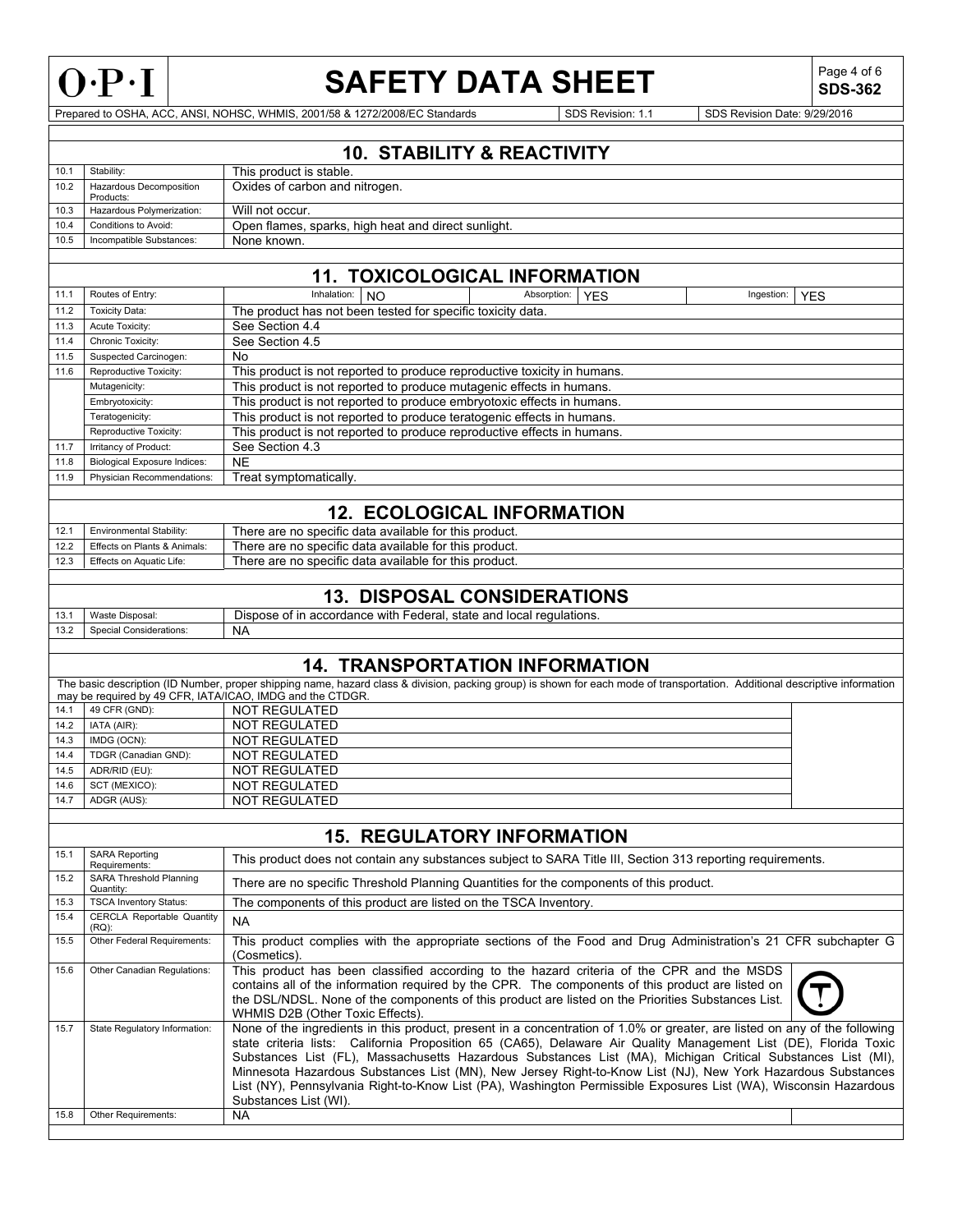

## **SAFETY DATA SHEET**

**SDS-362**

|      |                      | <b>16. OTHER INFORMATION</b>                                                                                                                                                                                                                                                                                                                                                                                                                                                                                                                                                                                                                                                                                                        |  |
|------|----------------------|-------------------------------------------------------------------------------------------------------------------------------------------------------------------------------------------------------------------------------------------------------------------------------------------------------------------------------------------------------------------------------------------------------------------------------------------------------------------------------------------------------------------------------------------------------------------------------------------------------------------------------------------------------------------------------------------------------------------------------------|--|
| 16.1 | Other Information:   | WARNING! HARMFUL IF SWALLOWED. CAUSE MILD SKIN IRRITATION. CAUSES EYE IRRITATON. Use only<br>as directed. Discontinue use if irritation develops. Wash thoroughly after handling. Do not eat drink or smoke when<br>using this product. IF SWALLOWED: Call a POISON CENTER/doctor, if you feel unwell. Rinse Mouth. IF IN EYES:<br>Rinse cautiously with water for several minutes. Remove contact lenses, if present and easy to do. Continue rinsing. If                                                                                                                                                                                                                                                                          |  |
|      |                      | skin irritation or rash occurs: Get medical advice / attention. KEEP OUT OF REACH OF CHILDREN.                                                                                                                                                                                                                                                                                                                                                                                                                                                                                                                                                                                                                                      |  |
| 16.2 | Terms & Definitions: | See last page of this Safety Data Sheet.                                                                                                                                                                                                                                                                                                                                                                                                                                                                                                                                                                                                                                                                                            |  |
| 16.3 | Disclaimer:          | This Safety Data Sheet is offered pursuant to OSHA's Hazard Communication Standard, 29 CFR §1910.1200. Other<br>government regulations must be reviewed for applicability to this product. To the best of ShipMate's & OPI's knowledge,<br>the information contained herein is reliable and accurate as of this date; however, accuracy, suitability or completeness<br>is not guaranteed and no warranties of any type, either expressed or implied, are provided. The information contained<br>herein relates only to the specific product(s). If this product(s) is combined with other materials, all component<br>properties must be considered. Data may be changed from time to time. Be sure to consult the latest edition. |  |
| 16.4 | Prepared for:        | <b>OPI Products, Inc.</b><br>13034 Saticoy Street<br>$\mathbf{Q} \cdot \mathbf{P} \cdot \mathbf{I}$<br>No. Hollywood, CA 91605 USA<br>Tel: +1 (818) 759-2400<br>Fax: +1 (818) 759-5776<br>http://www.opi.com                                                                                                                                                                                                                                                                                                                                                                                                                                                                                                                        |  |
| 16.5 | Prepared by:         | ShipMate, Inc.<br>P.O. Box 787<br>Sisters, Oregon 97759-0787 USA<br>late®<br>Tel: +1 (310) 370-3600<br>Fax: +1 (310) 370-5700<br>kmoerous Goods<br>Training & Consulting<br>http://www.shipmate.com                                                                                                                                                                                                                                                                                                                                                                                                                                                                                                                                 |  |